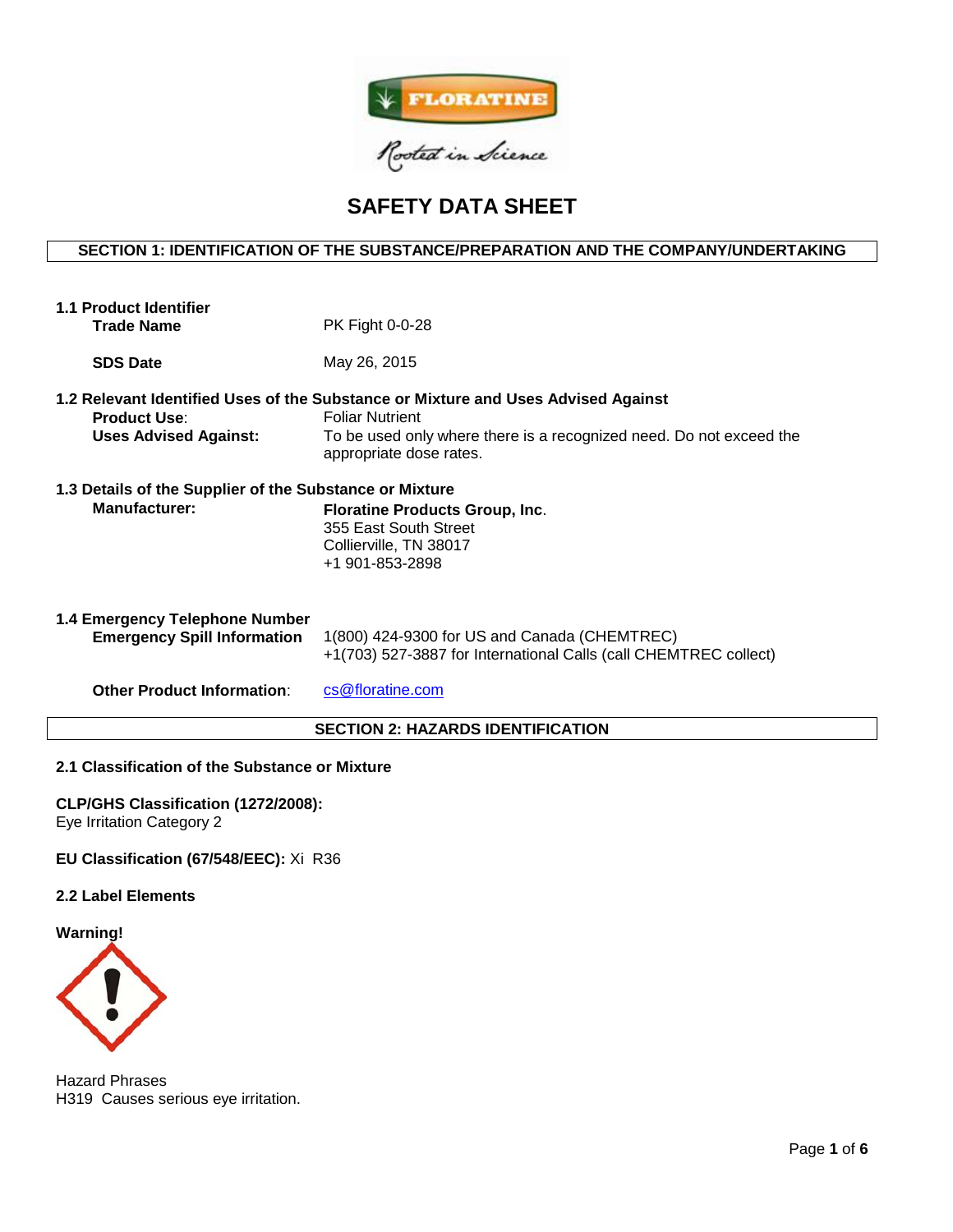Precautionary Phrases P264 Wash hands thoroughly after handling. P280 Wear eye protection. P305+P351+P338 IF IN EYES: Rinse continuously with water for several minutes. Remove contact lenses if present and easy to do – continue rinsing. P337 + P313 If eye irritation persists: Get medical advice/attention.

# **2.3 Other Hazards:** None

## **SECTION 3: COMPOSITION/INFORMATION ON INGREDIENTS**

## **3.2 Mixtures**

| <b>Chemical Name</b> | <b>CAS Number /</b><br><b>EINECS Number /</b><br><b>REACH Reg. Number</b> | $%$ (w/w) | <b>EU Classification</b><br>(67/548/EEC) | <b>CLP/GHS Classification</b><br>(1272/2008) |
|----------------------|---------------------------------------------------------------------------|-----------|------------------------------------------|----------------------------------------------|
| Potassium            | 7320-34-5                                                                 | 20-50%    | Xi R36                                   | Eye Irrit. 2 (H319)                          |
| Phosphite            | 230-785-7<br>Can Continue 4C for full tout of CUC and EU Close if sotions |           |                                          |                                              |

See Section 16 for full text of GHS and EU Classifications.

## **SECTION 4: FIRST AID MEASURES**

## **4.1 Description of First Aid Measures**

## **First Aid**

- **Eye contact:** Immediately flush eye with water for at least 15 minutes while lifting the upper and lower lids. Seek medical attention.
- **Skin contact:** Wash with soap and water. Get medical attention if irritation develops.
- **Inhalation:** Remove victim to fresh air. Get medical attention if irritation persists.
- **Ingestion:** Do not induce vomiting unless directed to do so my medical personnel. If the person is alert, have them rinse their mouth with water and sip one glass of water. Call a poison center of physician for advice. Never give anything my mouth to an unconscious or drowsy person.

**See Section 11 for more detailed information on health effects.**

**4.2 Most Important symptoms and effects, both acute and delayed:** Causes eye irritation. May cause skin irritation on prolonged or repeated use. Ingestion may cause gastrointestinal irritation with nausea and diarrhea.

**4.3 Indication of any immediate medical attention and special treatment needed**: Immediate medical attention should not be needed unless large amounts are swallowed.

## **SECTION 5: FIREFIGHTING MEASURES**

**5.1 Extinguishing Media:** Use any media that is suitable for the surrounding fire. Water can be used to cool fire exposed containers

**5.2 Special Hazards Arising from the Substance or Mixture Unusual Fire and Explosion Hazards:** None **Combustion Products:** Not combustible

**5.3 Advice for Fire-Fighters:** Self-contained breathing apparatus and protective clothing should be worn in fighting fires involving chemicals. Determine the need to evacuate or isolate the area according to your local emergency plan. Use water spray to keep fire exposed containers cool.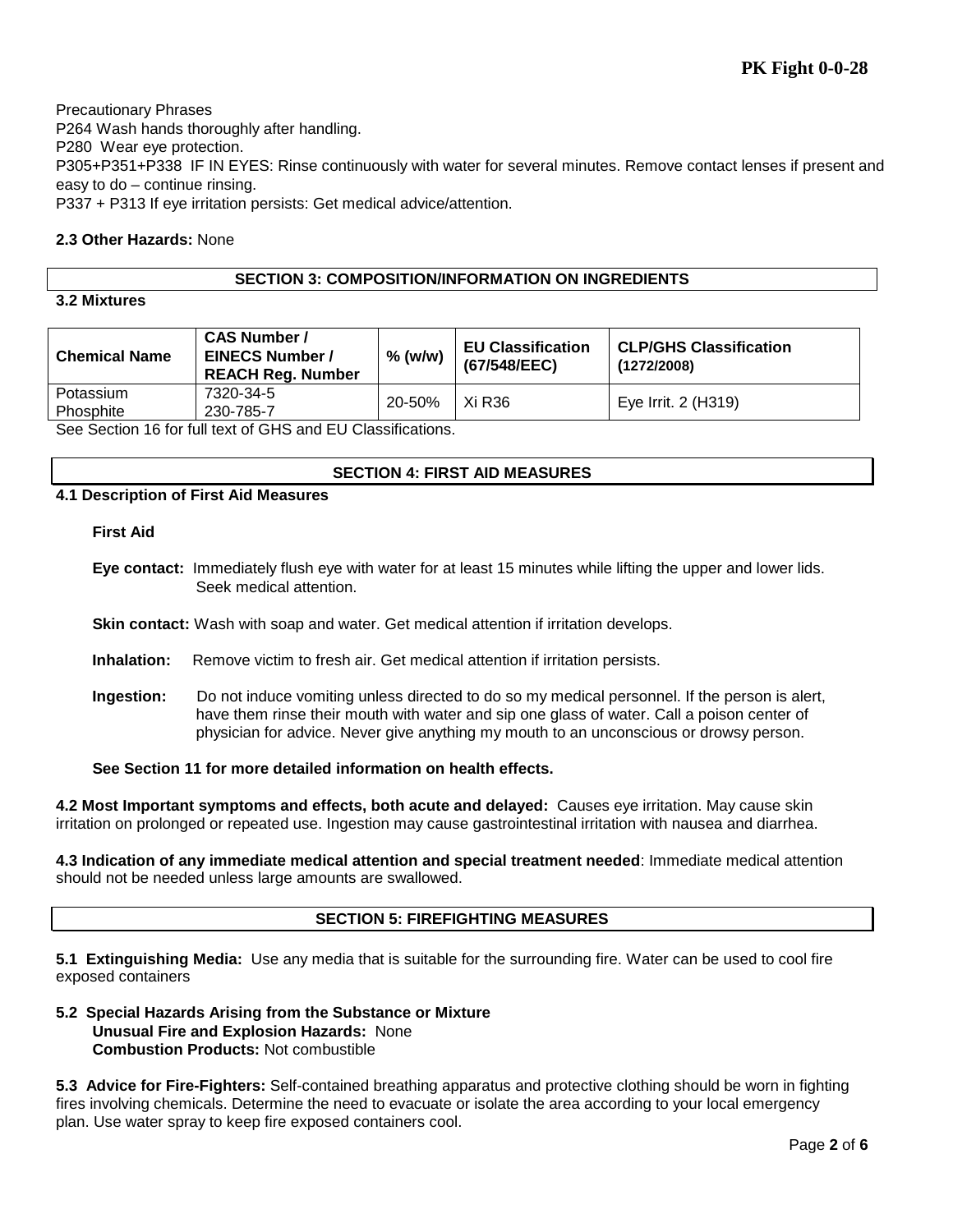# **SECTION 6: ACCIDENTAL RELEASE MEASURES**

## **6.1 Personal Precautions, Protective Equipment and Emergency Procedures:**

Wear appropriate protective equipment. Avoid direct contact with spilled material.

#### **6.2 Environmental Precautions:**

.

Prevent entry in storm sewers and waterways. Report spill as required by local and national regulations.

#### **6.3 Methods and Material for Containment and Cleaning Up:**

Collect with an inert absorbent material and place in an appropriate container for disposal. Wash spill site with water. Contain large spills and collect as much liquid as possible into containers for use.

#### **6.4 Reference to Other Sections:**

Refer to Section 8 for personal protective equipment and Section 13 for disposal information.

#### **SECTION 7: HANDLING and STORAGE**

#### **7.1 Precautions for Safe Handling**:

Avoid eye and prolonged skin contact. Use with adequate ventilation. Use reasonable care in handling. Do not eat, drink or smoke while using product. Wash thoroughly with soap and water after handing.

#### **7.2 Conditions for Safe Storage, Including any Incompatibilities**:

Protect containers from physical damage. Keep from freezing. Keep containers closed. Empty containers retain product residues. Follow all SDS precautions in handling empty containers. Store away from food and feed. Store away from oxidizing materials.

#### **7.3 Specific end use(s):**

**Industrial uses:** None identified **Professional uses:** Foliar Nutrient

# **SECTION 8: EXPOSURE CONTROLS/PERSONAL PROTECTION**

#### **8.1 Control Parameters:**

| <b>Chemical Name</b> | US OEL           | <b>EU IOEL</b>   | UK OEL           | <b>Biological Limit</b><br>Value |
|----------------------|------------------|------------------|------------------|----------------------------------|
| Potassium Phosphite  | None Established | None Established | None Established | None Established                 |

#### **8.2 Exposure Controls:**

**Recommended Monitoring Procedures:** None.

**Appropriate Engineering Controls:** Good outdoor ventilation should be adequate under normal conditions.

#### **Personal Protective Measurers**

**Eye/face Protection:** Chemical goggles recommended to avoid eye contact.

**Skin Protection:** Impervious clothing is recommended if needed to avoid prolonged/repeated skin contact.

**Hands:** Impervious gloves are recommended if needed to avoid prolonged/repeated skin contact.

**Respiratory Protection:** None needed under normal use conditions with adequate ventilation. If mists are irritating, an approved particulate respirator can be used. Use respirators in accordance with local and national regulations.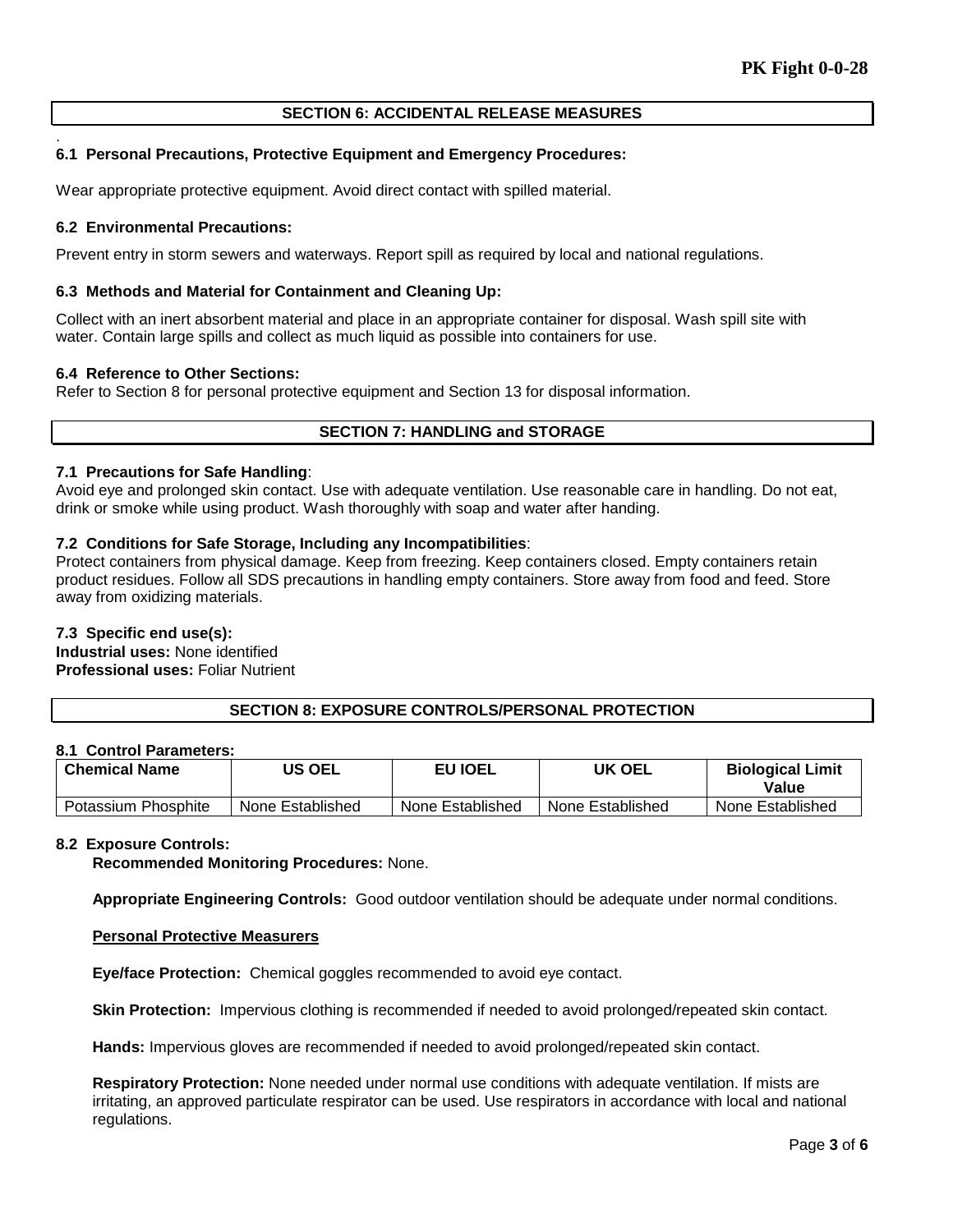**Other protection:** Suitable washing facilities should be available in the work area.

#### **SECTION 9: PHYSICAL and CHEMICAL PROPERTIES**

#### **9.1 Information on basic Physical and Chemical Properties**

**Appearance:** Brown liquid **Connective Connective Connective Connective Connective Connective Connective Connective Connective Connective Connective Connective Connective Connective Connective Connective Connective Connect Odor Threshold: Not applicable Melting/Freezing Point:** Not available **Boiling Point:** 104-110ºC **Flash Point:** None **Evaporation Rate:** Same as water **Lower Flammability Limit:** None **Upper Flammability Limit:** None **Vapor Density(Air=1):** Same as water **Relative Density: 1.58**<br> **Solubility:** Soluble in water **Relative Bolubility: Solubility: Soluble in water Viscosity:** Not established **Explosive Properties:** None **Oxidizing Properties:** None **Specific Gravity (H<sub>2</sub>O= 1):** 1.58 **Molecular Formula:** Mixture **Molecular Weight:** Mixture

**Vapor Pressure:** Greater then 1

**Octanol/Water Partition Coefficient: Not established Autoignition Temperature:** None **Decomposition Temperature:** Not applicable

**9.2 Other Information:** None available

## **SECTION 10: STABILITY and REACTIVITY**

**10.1 Reactivity:** Not reactive under normal conditions

**10.2 Chemical Stability:** Stable.

**10.3 Possibility of Hazardous Reactions:** Contact with strong oxidizers may cause an exothermic reaction producing heat.

**10.4 Conditions to Avoid:** Avoid excessive heat and freezing.

**10.5 Incompatible Materials:** Incompatible with oxidizing agents.

**10.6 Hazardous Decomposition Products:** None known.

## **SECTION 11: TOXICOLOGICAL INFORMATION**

**11.1 Information on Toxicological Effects:** 

#### **Potential Health Effects:**

.

**Eye Contact:** May cause irritation with redness and tearing.

**Skin contact:** Prolonged skin contact may cause irritation.

**Inhalation:** Excessive inhalation of mists may cause upper respiratory tract irritation.

**Ingestion:** Swallowing may cause gastrointestinal effects including nausea and diarrhea

**Acute toxicity:** No data available for the product

potassium Phosphite: Oral rat LD50 >2980 mg/kg, dermal rabbit LD50 >7940 mg/kg, Inhalation rat LC50 >1.1 mg/L/4 hr.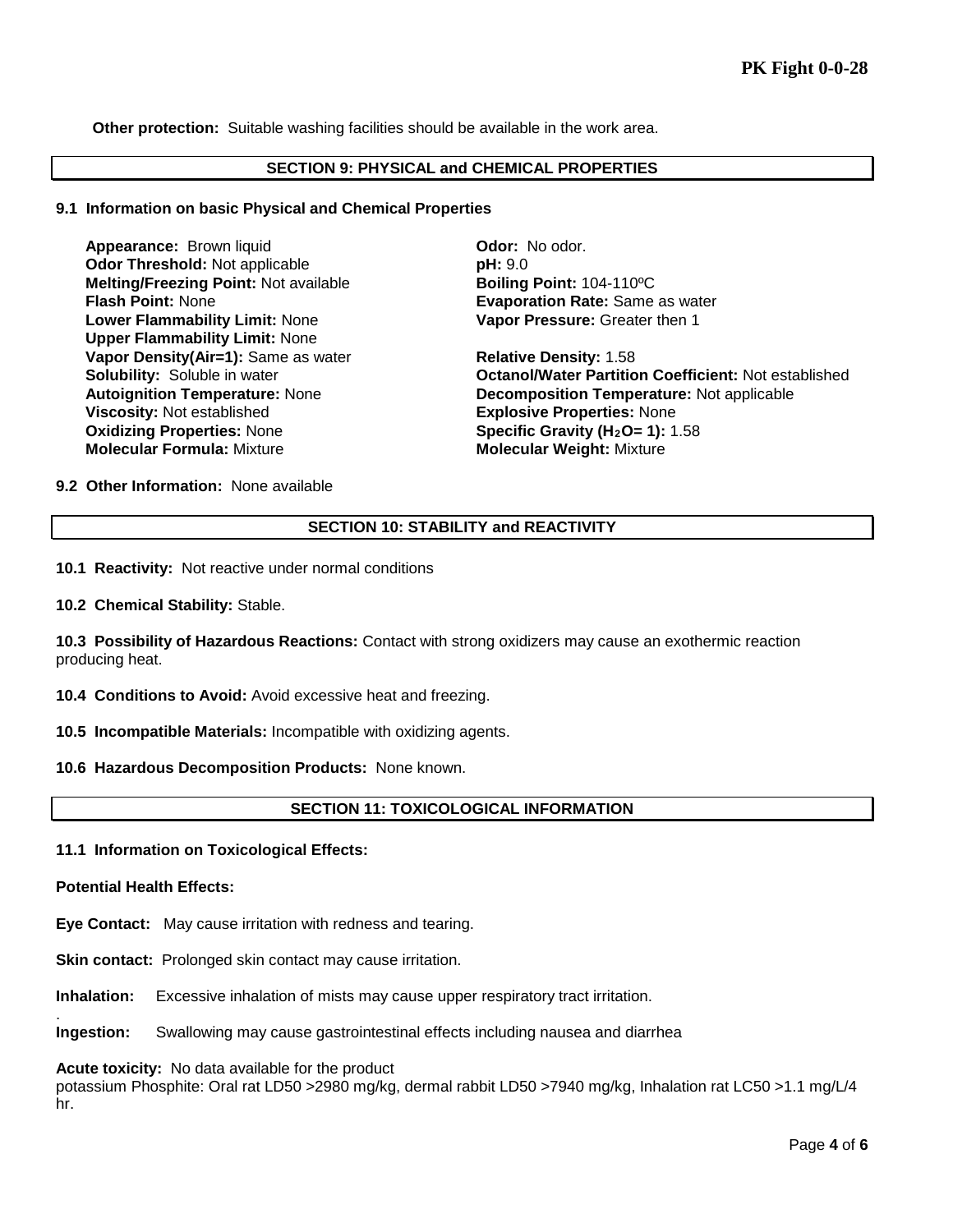**Skin corrosion/irritation:** potassium phosphite are not irritating to rabbit skin.

**Eye damage/ irritation:** Potassium phosphite is moderately irritating to rabbit eyes.

**Respiratory Irritation:** No data available. Expected to cause only temporary irritation.

**Respiratory Sensitization:** No data available

**Skin Sensitization:** No data available

**Germ Cell Mutagenicity:** No data available

**Carcinogenicity:** No data available. None of the components of this product are listed as carcinogens by IARC or the EU Dangerous Substances Directive.

**Reproductive Toxicity:** In a reproductive study, mice were administered potassium phosphite for days 6-15 of gestation. NOEAL >320 mg/kg for maternal and developmental toxicity.

#### **Specific Target Organ Toxicity**:

Single Exposure: No data available

Repeat Exposure: No data available

## **SECTION 12: ECOLOGICAL INFORMATION**

**12.1 Toxicity:** No data available on the product

Potassium phosphite: 96 hr LC50 rainbow rout >100 mg/kg; 48 hr EC50 daphnia magna >100 mg/kg

**12.2 Persistence and degradability:** Biodegradation is not applicable to inorganic substances such potassium phosphite.

**12.3 Bioaccumulative Potential:** No data available. Not expected to be bioaccumulative.

**12.4 Mobility in Soil:** In the soil, the product follows natural cycle to provide plant nutrients.

**12.5 Results of PVT and vPvB assessment:** Not required.

**12.6 Other Adverse Effects:** No data available.

## **SECTION 13: DISPOSAL CONSIDERATIONS**

#### **13.1 Waste Treatment Methods:**

Dispose in accordance with local/ and national regulations. Not considered hazardous waste according to EU regulations.

#### **SECTION 14: TRANSPORTATION INFORMATION**

|                  | <b>14.1 UN</b><br><b>Number</b> | 14.2 UN Proper Shipping Name | 14.3<br>Hazard<br>Class(s) | 14.4<br><b>Packing</b><br>Group | 14.5<br><b>Environmental</b><br><b>Hazards</b> |
|------------------|---------------------------------|------------------------------|----------------------------|---------------------------------|------------------------------------------------|
| <b>US DOT</b>    | None                            | Not Regulated                |                            |                                 |                                                |
| <b>IMDG</b>      | None                            | Not Regulated                |                            |                                 |                                                |
| <b>IATA/ICAO</b> | None                            | Not Regulated                |                            |                                 |                                                |

**14.6 Special Precautions for User:** None

**14.7 Transport in Bulk According to Annex III MARPOL 73/78 and the IBC Code:** Not determined.